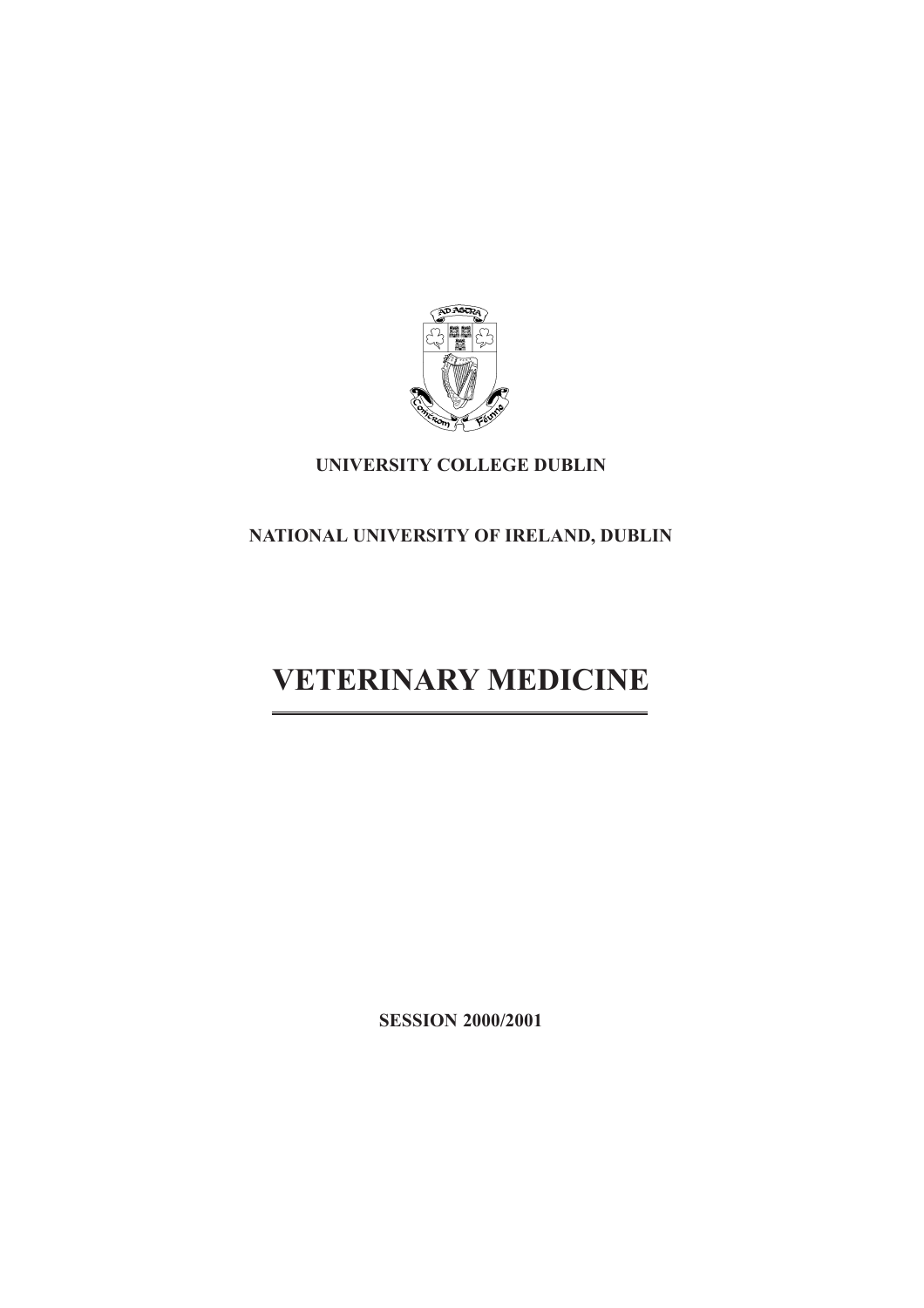# **DATES OF TERMS FOR MVB COURSE SESSION 2000/2001** Semester 1: Lecture Term 18 September - 08 December (Michaelmas Term) Revision 09 December - 15 December Revision 09 December - 15 December<br>Examinations 16 December - 23 December 16 December - 23 December Semester 2: Hilary Lecture<br>(Hilary/Trinity Terms) Term (Hilary/Trinity Terms) Term<br>Break 08 January - 03 March<br>05 March - 23 March Trinity Lecture Term 26 March - 20 April<br>Revision 23 April - 28 April 23 April - 28 April<br>01 May **Examinations**  Easter Sunday: 15 April 2001  **Timetables**  Timetables of lectures, practicals, tutorials etc. will be available at the commencement of the session from the departmental offices.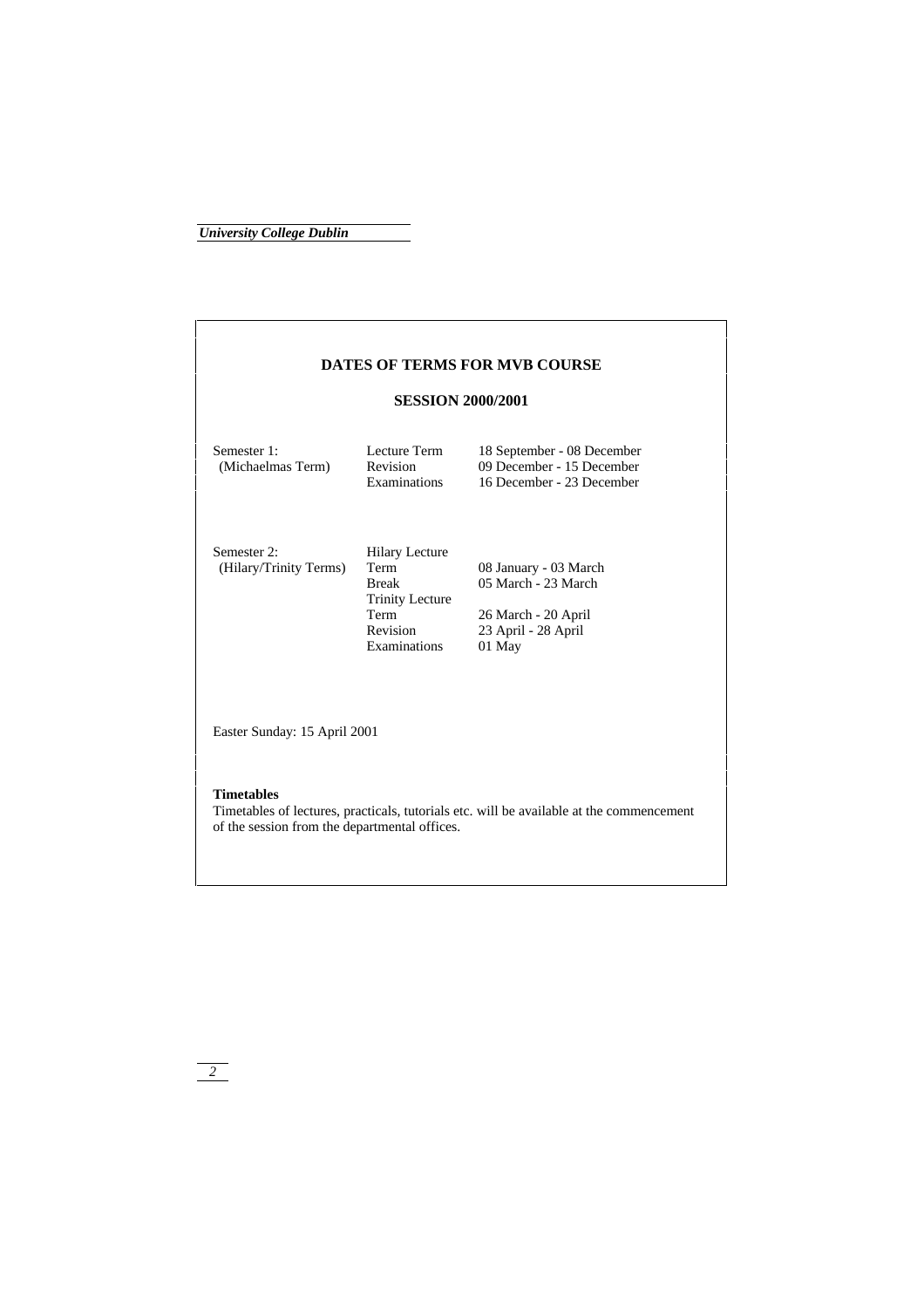## **CONTENTS Page Degree of Bachelor of Veterinary Medicine (MVB)** ............................ 5 Examination Subjects ............................................................................... 8 Courses of Instruction for the Degree of MVB: **First Year**  AHP 2050 Animal Husbandry and Production I ................................................... 9 VAN 1010 Veterinary Anatomy I (including Histology and Embryology) ............ 9 VPB 1020 Veterinary Physiology and Biochemistry I (including Chemistry, Applied Biophysics and Molecular and Cell Biology)......................... 9 VAN 0000 Veterinary Information Technology and Computing .......................... 10 VAN 2040 Applications and Integration ............................................................... 10 LACS 3010 Veterinary Statistics ............................................................................ 10 **Second Year**  VAN 2010 Veterinary Anatomy II (including Histology and Embryology) .......... 10 AHP 2030 Animal Husbandry and Production I ................................................... 10 VPB 2020 Veterinary Physiology and Biochemistry II ......................................... 11 **Third Year**  AHP 3030 Animal Husbandry and Production II .................................................. 11 VMP 3010 Veterinary Microbiology I ................................................................... 12 VMP 3020 Veterinary Parasitology I ..................................................................... 12 VPY 4010 Veterinary Pathology I ......................................................................... 13 Introduction to Clinical Procedures ...................................................... 13 **Fourth Year**  VPY 4010 Veterinary Pathology II ........................................................................ 13 VMP 0000 Veterinary Microbiology II .................................................................. 13 VMP 0000 Veterinary Parasitology II .................................................................... 13 SACS 4020 Veterinary Pharmacology and Toxicology ............................................ 14 LACS 4030 Large Animal Clinical Studies I ............................................................. 14 SACS 5010 Small Animal Clinical Studies I ............................................................. 14 VSY 5020 Veterinary Surgery I .............................................................................. 14 **Fifth Year**  SACS 5010 Small Animal Clinical Studies II ........................................................... 15 LACS 5030 Large Animal Clinical Studies II .......................................................... 15 VSY 5020 Veterinary Surgery II ............................................................................ 15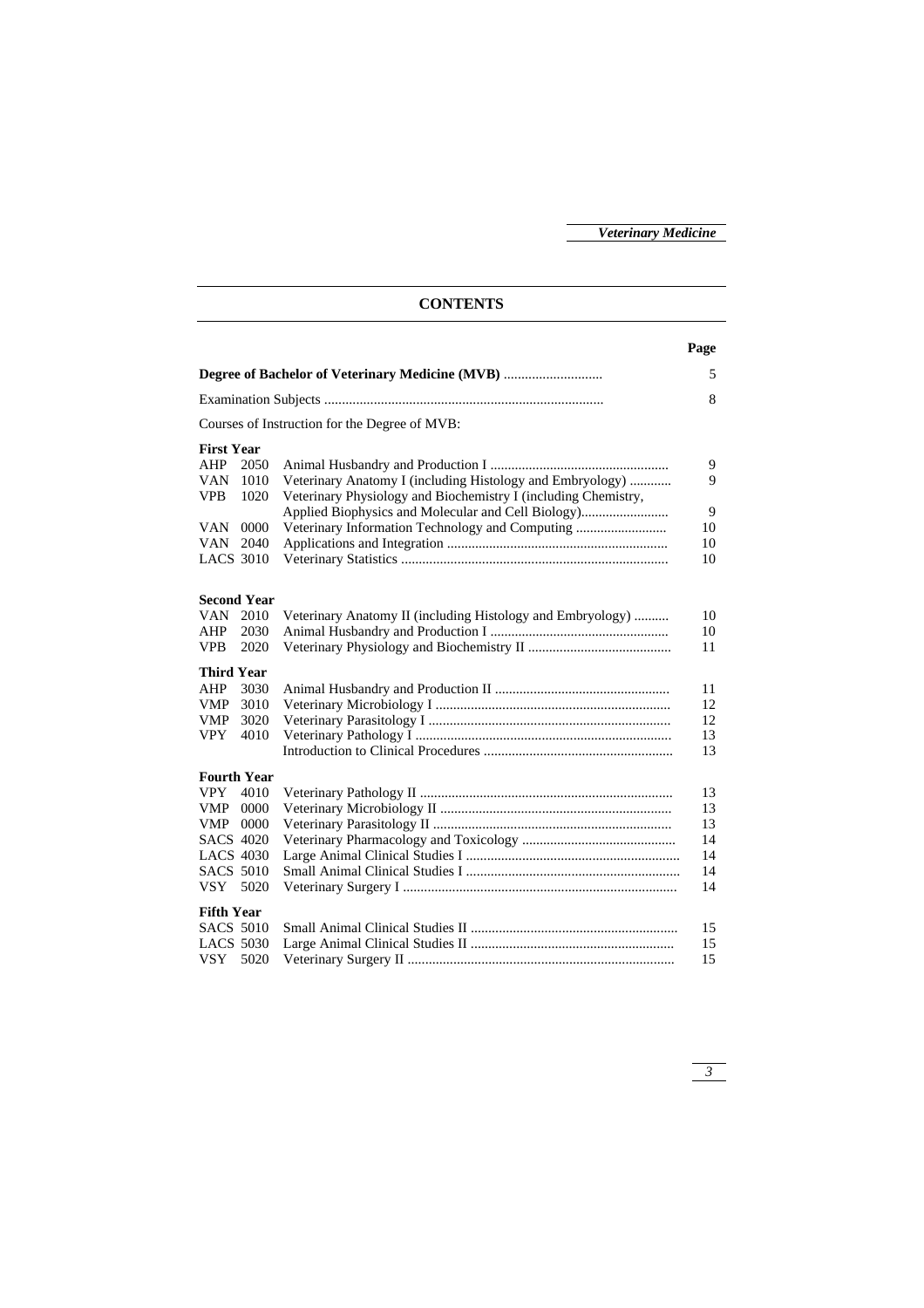## **POSTGRADUATE DEGREES AND DIPLOMA**

| 16  |
|-----|
| 17  |
| 17  |
| 18  |
| 18. |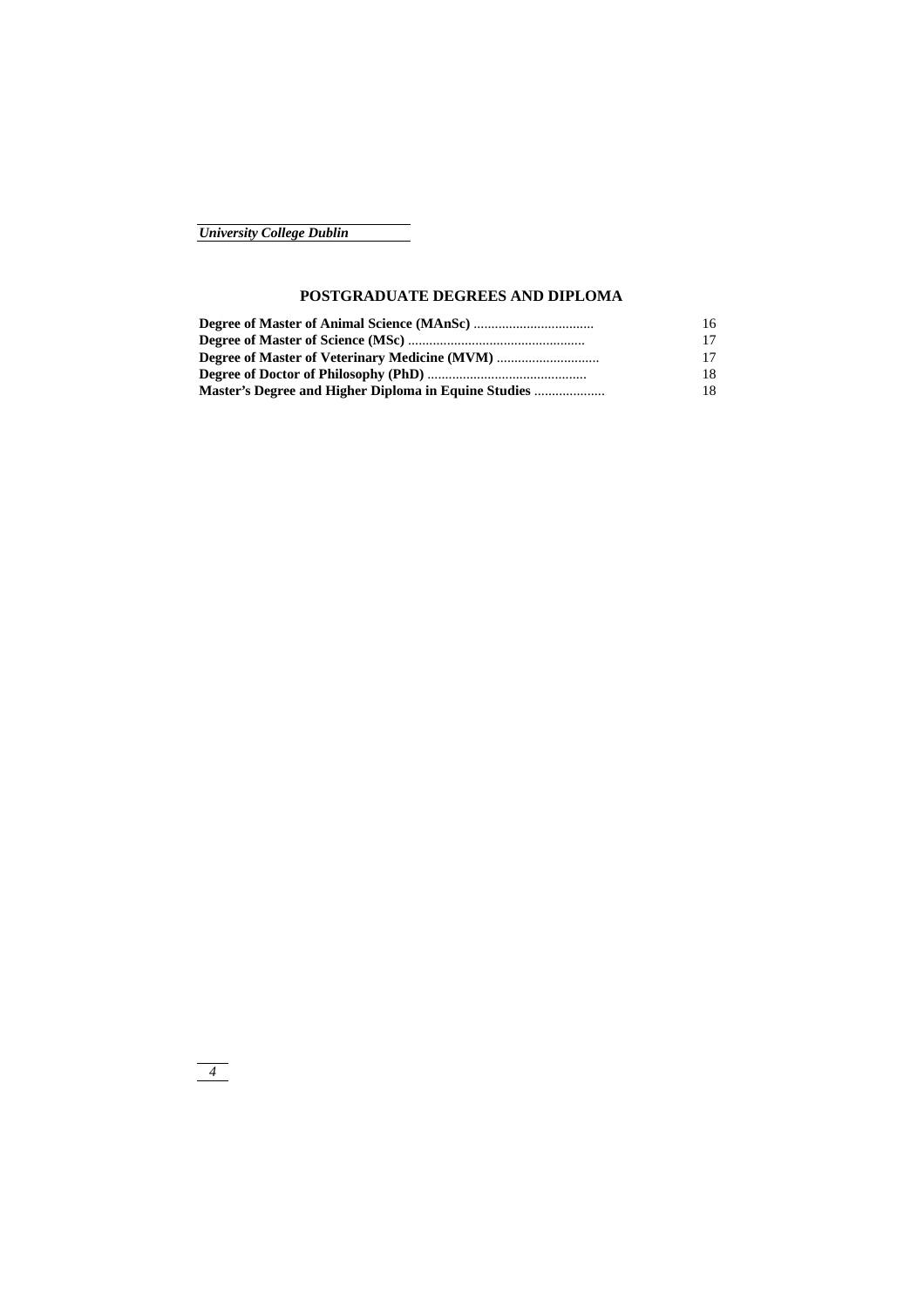#### **DEGREE OF BACHELOR OF VETERINARY MEDICINE (MVB)**

## **GENERAL INFORMATION**

- 1. This degree enables the holder to be registered on the Register of the Veterinary Council. Only persons so registered are entitled to practise as veterinary surgeons in the Republic of Ireland. Holders of this degree, provided they are EU nationals, are also, under the EU Directives, entitled to register and practise in the United Kingdom and in all other EU countries.
- 2. The programme of study for the degree extends over a period of five years. Courses are taken at University College, Belfield; at the Faculty of Veterinary Medicine, Ballsbridge, Dublin 4; and at the University farm at Lyons Estate, Newcastle, Co. Dublin.
- 3. The number of new entrants to the First Veterinary Medicine Year will be limited. As the number of applicants far exceeds the number of places available, places are offered strictly on the basis of academic achievement.
- 4. Students intending to proceed to this degree must comply with the regulations regarding entry to the University.
- 5. Students are required to become proficient in the handling and management of a variety of animal species and are allocated an appropriate programme of farm and companion animal experience up to a maximum of ten weeks, following interview. This experience should be obtained between the Christmas vacation of the second veterinary year and the end of the Easter break of the third veterinary year. Students are designated a staff supervisor who approves the farms or animal facilities proposed. The completion of this requirement to the satisfaction of the student's supervisor is a prerequisite for sitting the Animal Husbandry and Production II examination.
- 6. Students are required to have passed the University Examinations in full before being permitted to proceed to the courses of the following year. The University Examinations will be held in the Summer and Supplemental Examinations will be held in the Autumn for those students who fail in the Summer and for those students who have special permission from the President. Students who fail a Supplemental Examination will be interviewed by the Faculty's Student Progress Committee.
- 7. Each University Examination must be passed within two years of the date of entry to the course for that examination. Students who obtain a pass mark in the First Veterinary Medicine Examination in one subject in the Summer will be exempt from further examination in that subject in the Autumn examination of the same year. Students who fail in either subject in the First Veterinary Medicine Examination must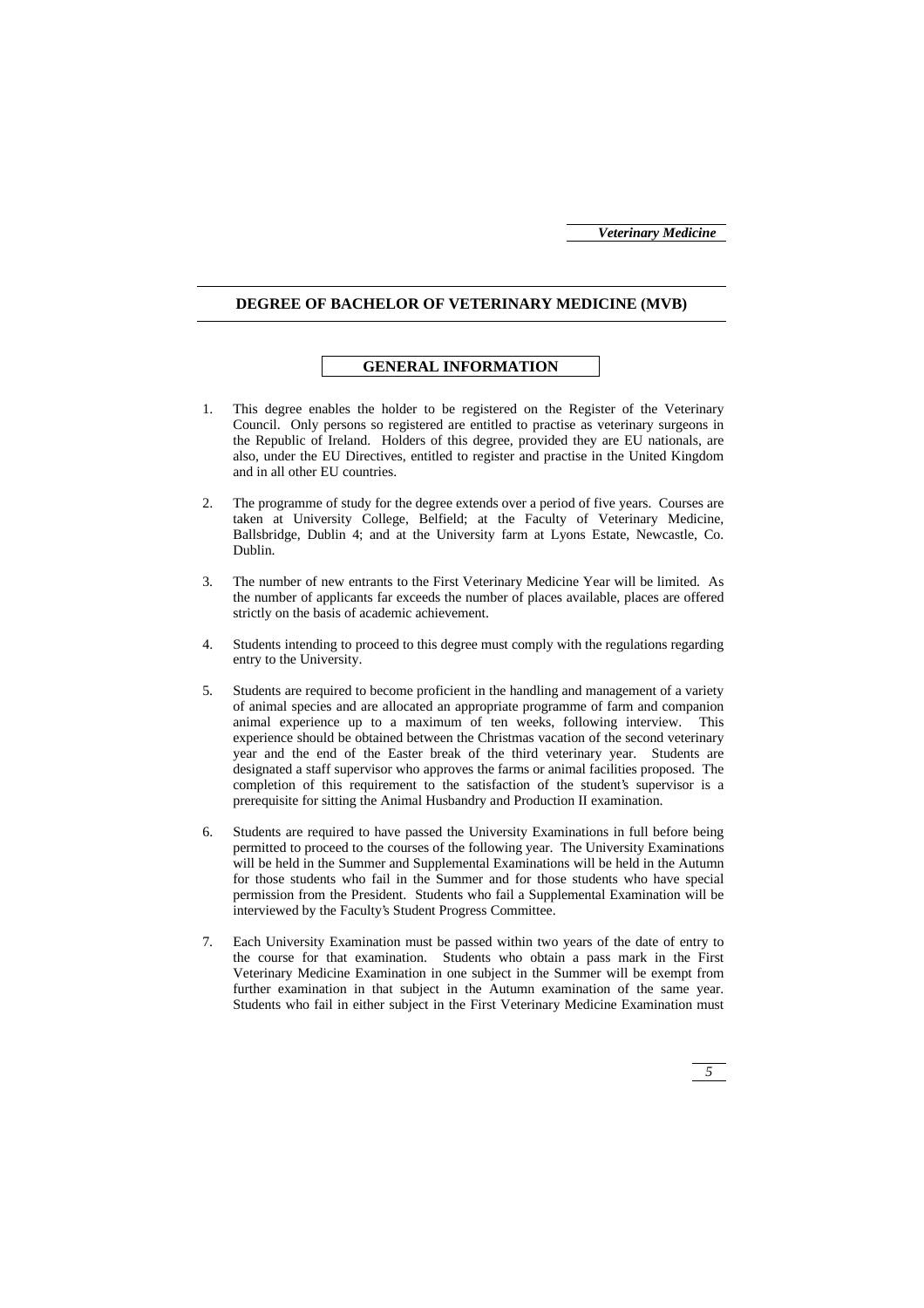present in both subjects at the next attempt. A candidate who fails with less than 40% in both subjects in the Autumn examination will be excluded from the course.

 In the Second, Third and Fourth Veterinary Examination, a candidate who obtains a pass mark in a subject or subjects will be exempt from further examination in that subject or subjects, provided that a minimum of 40% is attained in each of the other subjects.

 Students who pass in any subject or subjects of the Final Veterinary Examination will be exempted in that subject or subjects, the exemption to hold for a period of two years.

 Students who fail a subject in the Final Veterinary Examination in the Summer may be required to attend the University Veterinary Hospital prior to taking that examination in the Autumn of that year.

 In special circumstances, i.e. on the grounds of ill health or for some other grave reason, the Faculty may recommend the extension of the one-year rule and of the twoyear rule.

- 8. Students who do not pass one or more subjects of the University Examinations may be required to re-attend courses before being permitted to present for the examination in the following Summer.
- 9. (i) Before sitting for the Final Veterinary Medicine Examination, the candidate must produce a certificate or certificates showing that he/she has spent a minimum of 24 weeks' *Seeing Practice*, preferably commencing at the Easter vacation of his/her third year.
	- (ii) At the beginning of the second semester, the candidate must produce a certificate or certificates showing that he/she has spent a minimum of 20 weeks' *Seeing Practice*.
	- (iii) The student is required to obtain experience in each of the following types of practice, all of which shall count towards the mandatory period:
		- *(a)* Farm Animal Practice 5 weeks minimum;\*
		- *(b)* Small Animal Practice 5 weeks minimum;\*
		- *(c)* Equine Practice 3 weeks minimum.\*
			- It is recommended that the student gain experience in a number of practices. The practices selected should deal predominantly with the species indicated in *(a)*, *(b)* and *(c)*.
	- (iv) The student is encouraged to gain experience in a veterinary investigation centre or an approved laboratory. Up to four weeks will count towards the mandatory *Seeing Practice* period.
	- (v) Attendance at the University hospital/clinic will count for two weeks of the *Seeing Practice* period.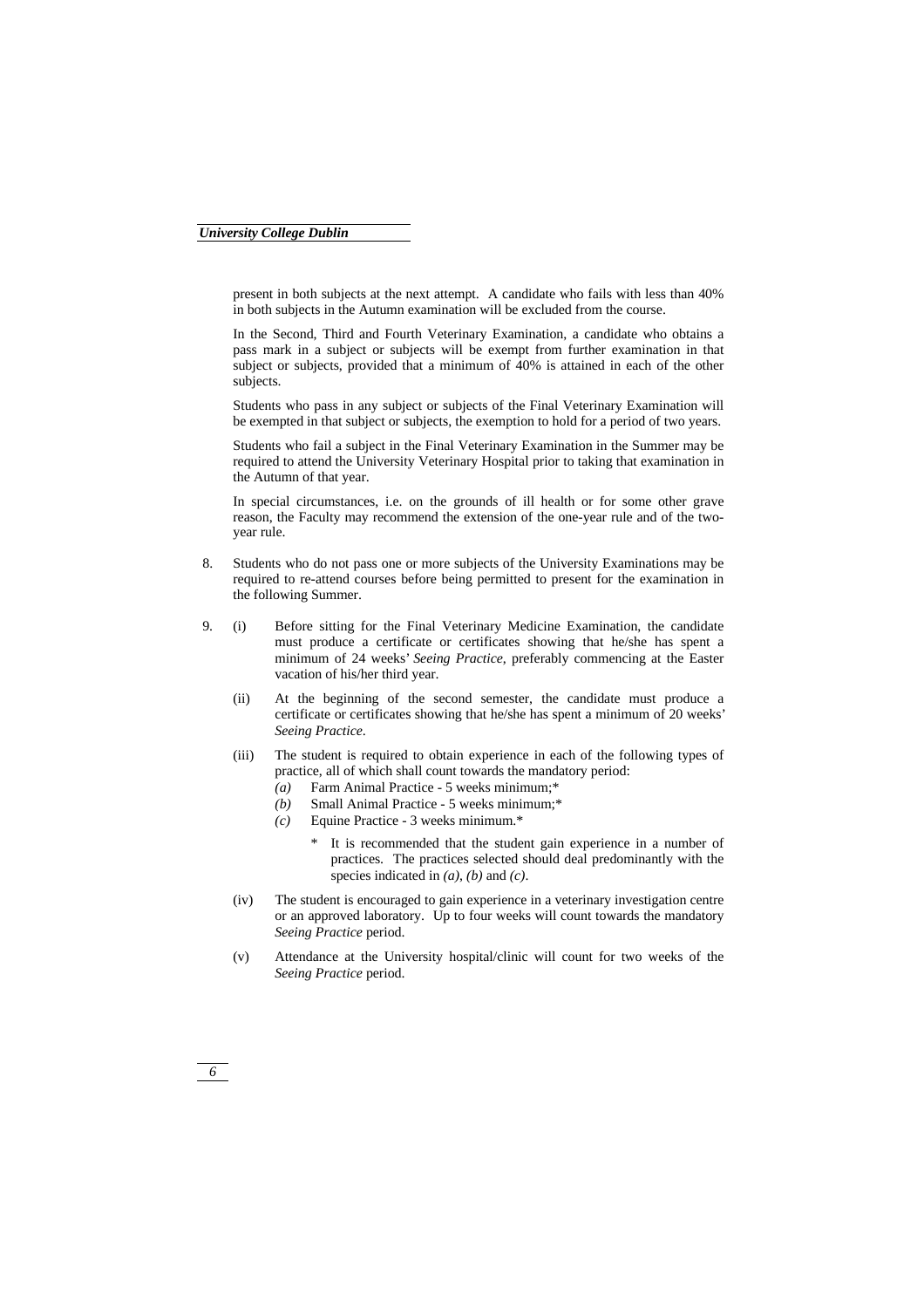- (vi) Holders of Training Scholarships will be allowed credit for up to nine weeks *Seeing Practice* for time spent at an approved centre.
- (vii) As part of *Seeing Practice*, the student shall be required to spend two weeks at export meat plants following the completion of the fourth year.
- (viii) During the mandatory period of *Seeing Practice*, the student must keep a diary which will provide information on cases seen. The student shall be required to obtain certificates from veterinary practitioners or in the case of export meat plants from a Veterinary Inspector of the Department of Agriculture, Food and Forestry to cover the minimum period.
- 10. Students are required to attend their practicals and clinics. Failure to do so without satisfactory explanation to the Head of the Department will be notified to the Registrar. A student whose attendance, after formal warning by the Registrar, continues to be unsatisfactory, may be debarred by the Academic Council from presenting for examination.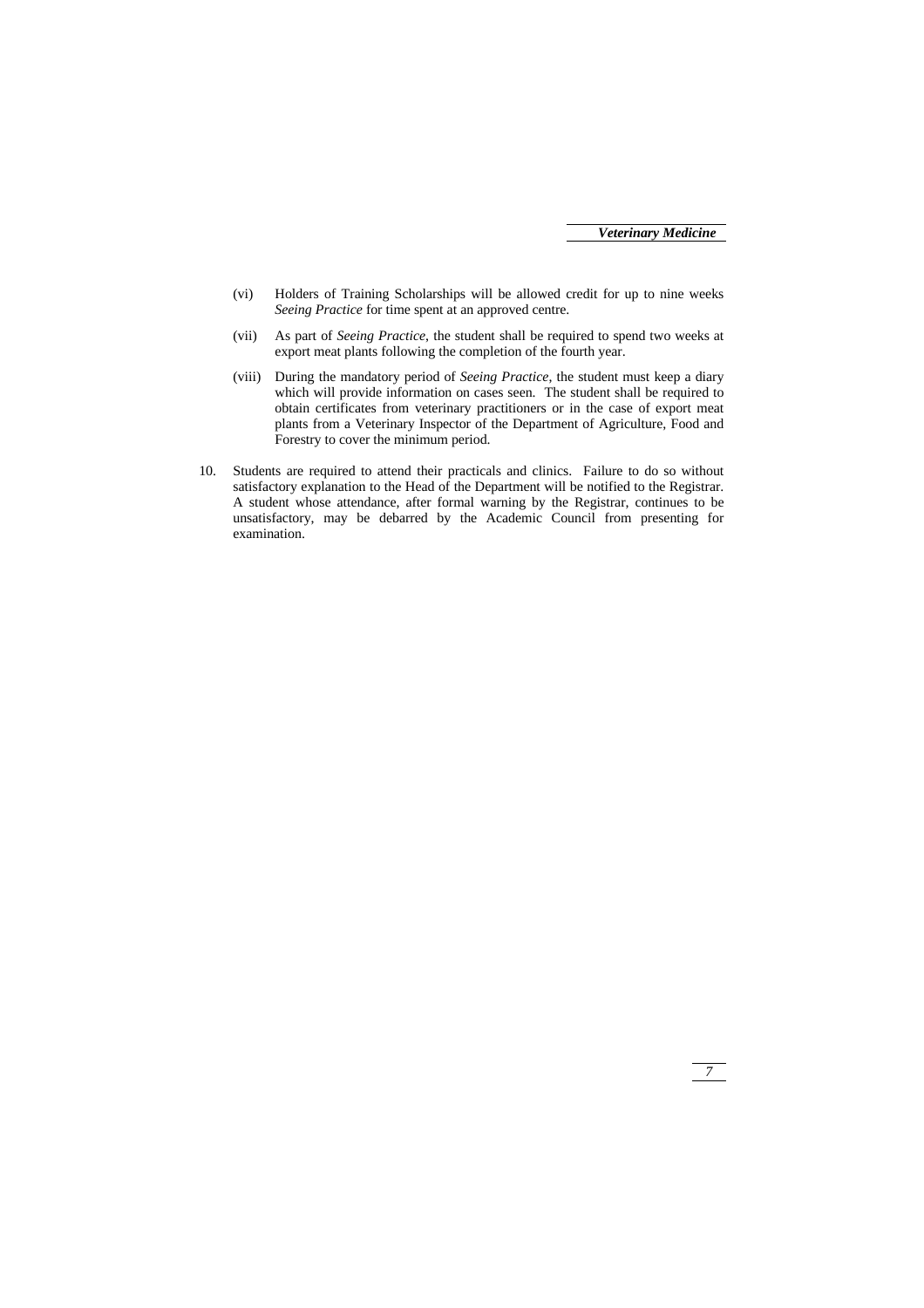## **EXAMINATION SUBJECTS**

## **First University Examination in Veterinary Medicine**

VAN 1010 Veterinary Anatomy I (including Histology and Embryology) VPB 1020 Veterinary Physiology and Biochemistry I (including Chemistry, Applied Biophysics and Molecular and Cell Biology)

## **Second University Examination in Veterinary Medicine**

|  | VAN 2010 Veterinary Anatomy II (including Histology and Embryology) |
|--|---------------------------------------------------------------------|
|  | AHP 2030 Animal Husbandry and Production I                          |
|  | VPB 2020 Veterinary Physiology and Biochemistry II                  |

## **Third University Examination in Veterinary Medicine**

|  | AHP 3030 Animal Husbandry and Production II |
|--|---------------------------------------------|
|  | VMP 3010 Veterinary Microbiology            |

VMP 3020 Veterinary Parasitology

## **Fourth University Examination in Veterinary Medicine**

|  | VPY 4010 Veterinary Pathology                    |
|--|--------------------------------------------------|
|  | SACS 4020 Veterinary Pharmacology and Toxicology |
|  | LACS 4030 Large Animal Clinical Studies          |

## **MVB Degree Examination**

| SACS 5010 Small Animal Medicine |
|---------------------------------|
| VSY 5020 Veterinary Surgery     |
| LACS 5030 Large Animal Medicine |
| LACS 5040 Clinical Reproduction |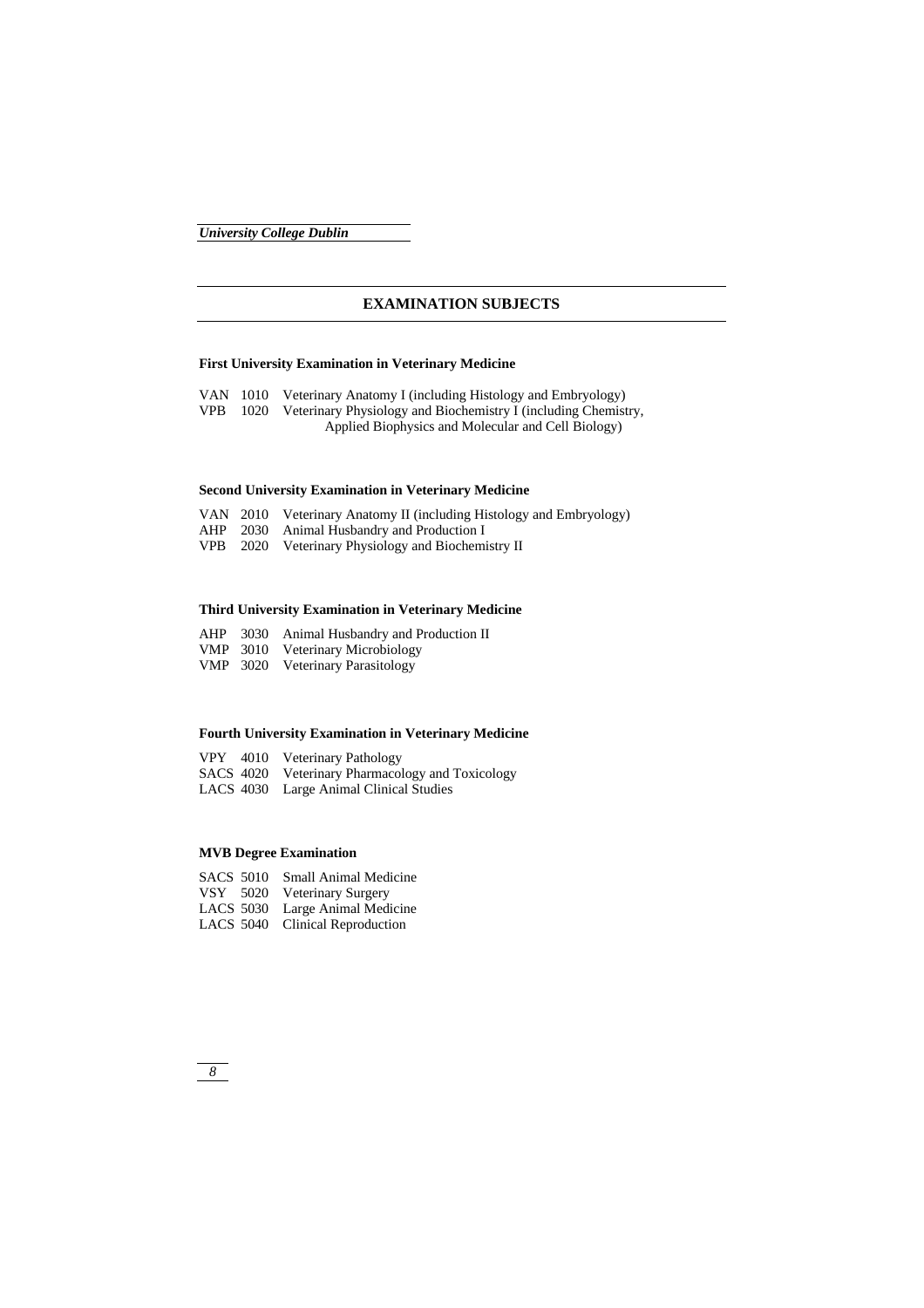#### **COURSES OF INSTRUCTION FOR THE DEGREE OF MVB**

## **FIRST YEAR**

#### **AHP 2050 Animal Husbandry and Production I**

The course in Animal Husbandry and Production consists of a series of animal handling practicals carried out both at the Veterinary School and Lyons Research Farm to facilitate student learning of appropriate procedures to approach, handle, restrain and carry out routine chores on food producing, equine and companion animals. This material is examined in the latter part of the second year course.

#### **VAN 1010 Veterinary Anatomy I (including Histology and Embryology)**

The anatomy course relates the structure and development of mammalian body form to its function. The course is based around the comparative anatomy of the principal domestic species, and adopts a topographical and systematic approach. Gross anatomy practicals are based around the dissection of the dog, horse, and ruminant species. Examples of material from other species are also provided. Histology practicals cover the microscopic structure of cells and tissues. These are also structured around the major body systems. The course emphasises the anatomy of greatest clinical and pathological relevance. It includes examples of radiographic images, and brief examples of pathological conditions in which abnormalities of anatomy are found. In the first year, it comprises 3 modules:-

- 1. An introduction to basic anatomy (including embryology), cells, and tissues.
- 2. The comparative anatomy, development, and histology of the thorax and its related organs.
- 3. The comparative anatomy, development, and histology of the abdomen and pelvis and their related organs.

#### **VPB 1020 Veterinary Physiology and Biochemistry I (including Chemistry, Applied Biophysics and Molecular and Cell Biology).**

The Veterinary Physiology course will deal with the following: cellular functions, energy metabolism, digestion, the cardiovascular and respiratory systems in domestic animals.

The Veterinary Biochemistry course will commence with a short course in Chemistry, designed as an introduction to biochemistry. The biochemistry course will include the following topics: enzymology, the biochemistry relating to the digestion of carbohydrates, fats, proteins and with the intermediary metabolism of these compounds, the biochemistry of vitamins, minerals and water. Courses in (a) molecular  $\&$  cell biology and (b) veterinary applied biophysics will be presented, integrated where appropriate, with the teaching of Veterinary Physiology & Biochemistry and Veterinary Anatomy.

Practical classes will be held in Ballsbridge and at Lyons Research Farm.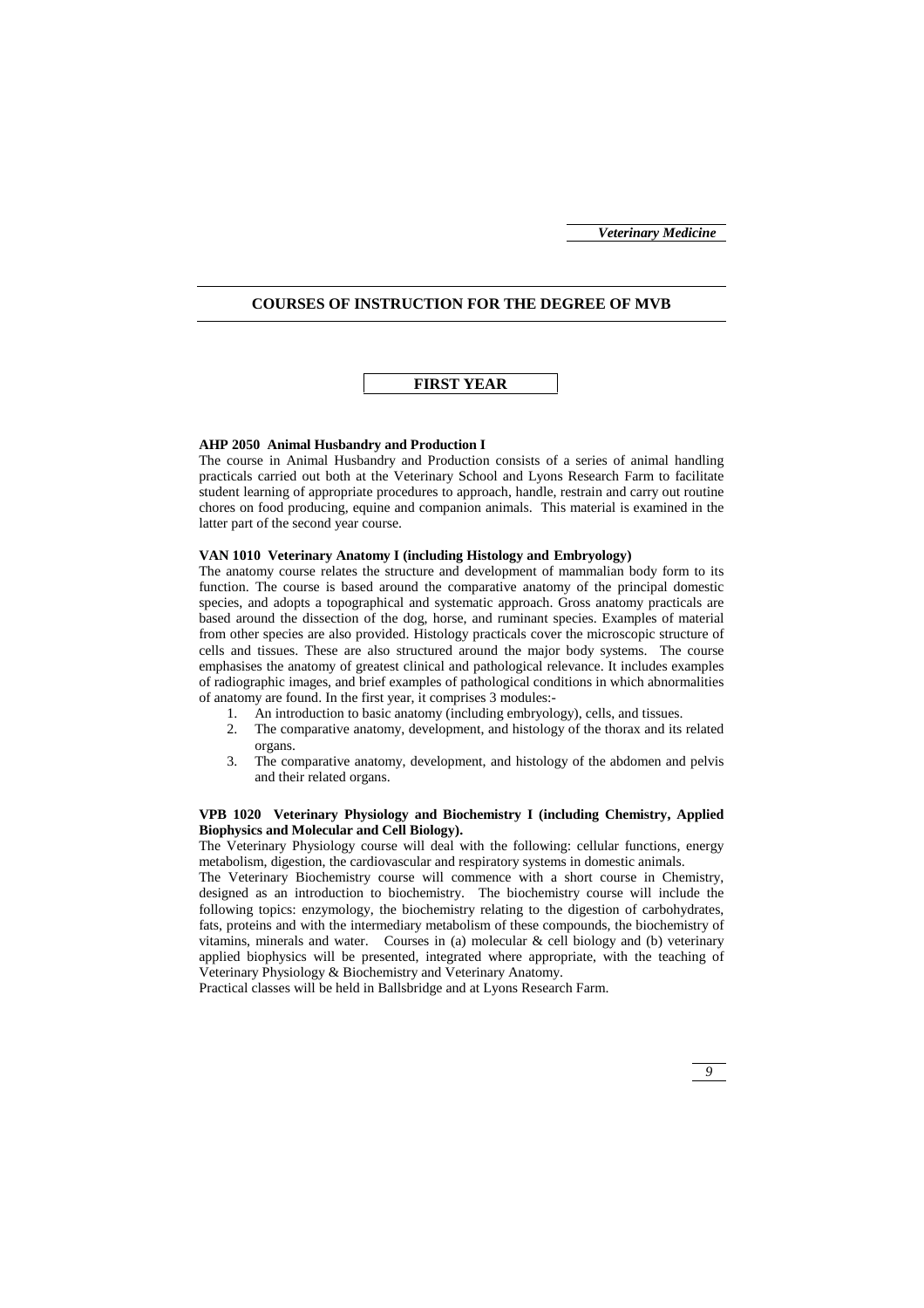#### **VAN 0000 Veterinary Information Technology and Computing**

This course is jointly delivered by all of the pre-clinical departments with the assistance of the computing services. It is intended as a practical introduction to computing, information management, and the use of computers in presenting information. There will be seven sessions of 2 hours duration. The skills acquired in this course will be required for many aspects of learning and computer use throughout the undergraduate course.

#### **VAN 2040 Applications and Integration**

This course involves the use of cases or problems on which students work in groups. Each problem stimulates small group discussion and student research on the basic and clinical sciences relevant to that problem. The problems require an inter-disciplinary approach and the students commence the process of applying and integrating their knowledge to solve them.

The first year examination marks will be carried forward to form part of an aggregate mark for this subject in second year.

#### **LACS 3010 Veterinary Statistics**

The course in Statistics deals with the collection and analysis of data relevant to the epidemiological investigation of disease and the interpretation of biological data of veterinary relevance.

**SECOND YEAR** 

#### **VAN 2010 Veterinary Anatomy II (including Histology and Embryology)**  *Anatomy II*

The course involves detailed dissection of the horse and ruminant. Comparative studies are made of the pig, sheep and fowl. Throughout the course, emphasis is placed on the functional aspects of anatomy, and where appropriate, on structures and areas of special clinical, pathological and surgical importance.

#### *Histology II*

The histology course consists of the study of the microscopic structure of the organs of domestic animals. Special emphasis is placed on the relationship between structure and function.

#### **AHP 2030 Animal Husbandry and Production I**

This course is designed to cover the basic components of animal husbandry and production. In the formal lectures and tutorials, emphasis is placed on understanding the principles of genetics, nutrition, behaviour, reproduction, welfare and husbandry methods. Laboratory practicals involve the use of various techniques in immuno and cytogenetics, reproduction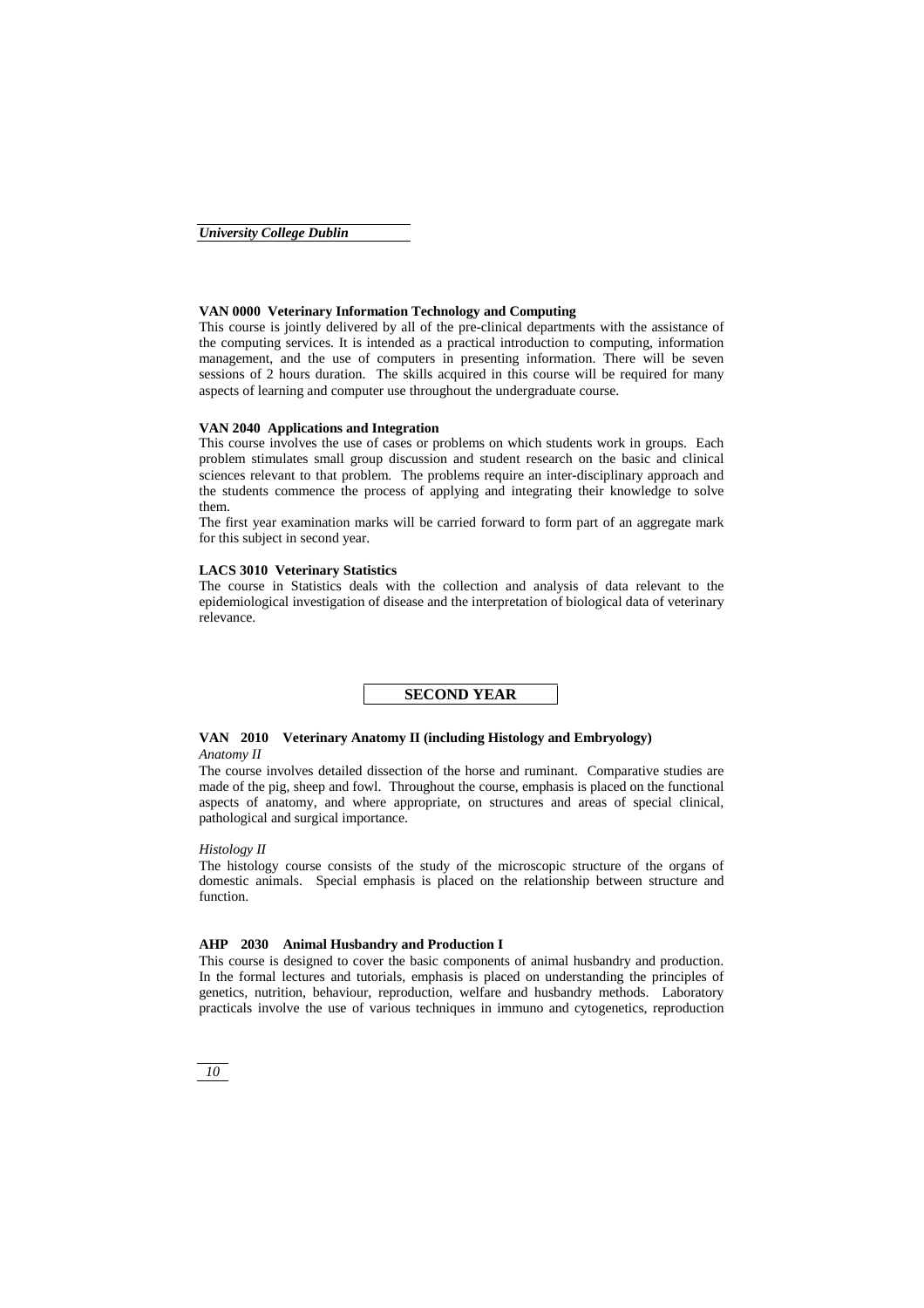and evaluation of feeds. Practical sessions involving animals take place on the College Field Station (Lyons) and at Ballsbridge. These deal with the approach, handling and restraint of farm, companion and laboratory animals, breed identification, routine husbandry practices and shoeing of horses. Visits are made to selected livestock farms to introduce students to the management decisions that livestock producers take to optimise animal health, performance and production.

#### **VPB 2020 Veterinary Physiology and Biochemistry II**

The course in veterinary physiology will consist of a general introduction (i) to systemic physiology with emphasis on special developments encountered in animals of veterinary importance and on features basic to animal husbandry and clinical subjects; and (ii) to whole animal physiology in relation to energy metabolism and nutrition, to the environment and to meat, milk and egg production.

The course in veterinary biochemistry will be integrated with that of physiology (where appropriate). It will consist of a general introduction to the composition and properties of body fluids; and the roles and metabolism of vitamins, minerals and water. Emphasis will be given to special mechanisms in animals of veterinary importance and to features basic to animal husbandry and clinical subjects.



## **AHP 3030 Animal Husbandry and Production II**

This course consists of lectures, tutorials, laboratory and companion animal practical classes given at Ballsbridge and farm animal practicals which take place at the College's Field Station at Lyons. The aim of the course is to give the student current practical knowledge and recommendations on how to feed, breed, house and manage farm and companion animals. Topics covered in lectures include beef, dairy, sheep, goat and poultry production, and practical aspects of the husbandry of companion animals. Alternative farming systems are also covered as are economics and welfare implications of the management of all species. Laboratory sessions deal with the use of modern diagnostic techniques in genetics, nutrition, reproduction and dairy technology to help solve practical problems at farm level. Animal practicals involve assessing production systems, determination of reproductive status of farm animals, assessment of milking machine efficiency and investigating the behaviour, care and welfare of farm and companion animals. Visits are made to specific farms to help the student evaluate the efficiency of production systems, determine their strengths and weaknesses and make practical recommendations on how to improve efficiency.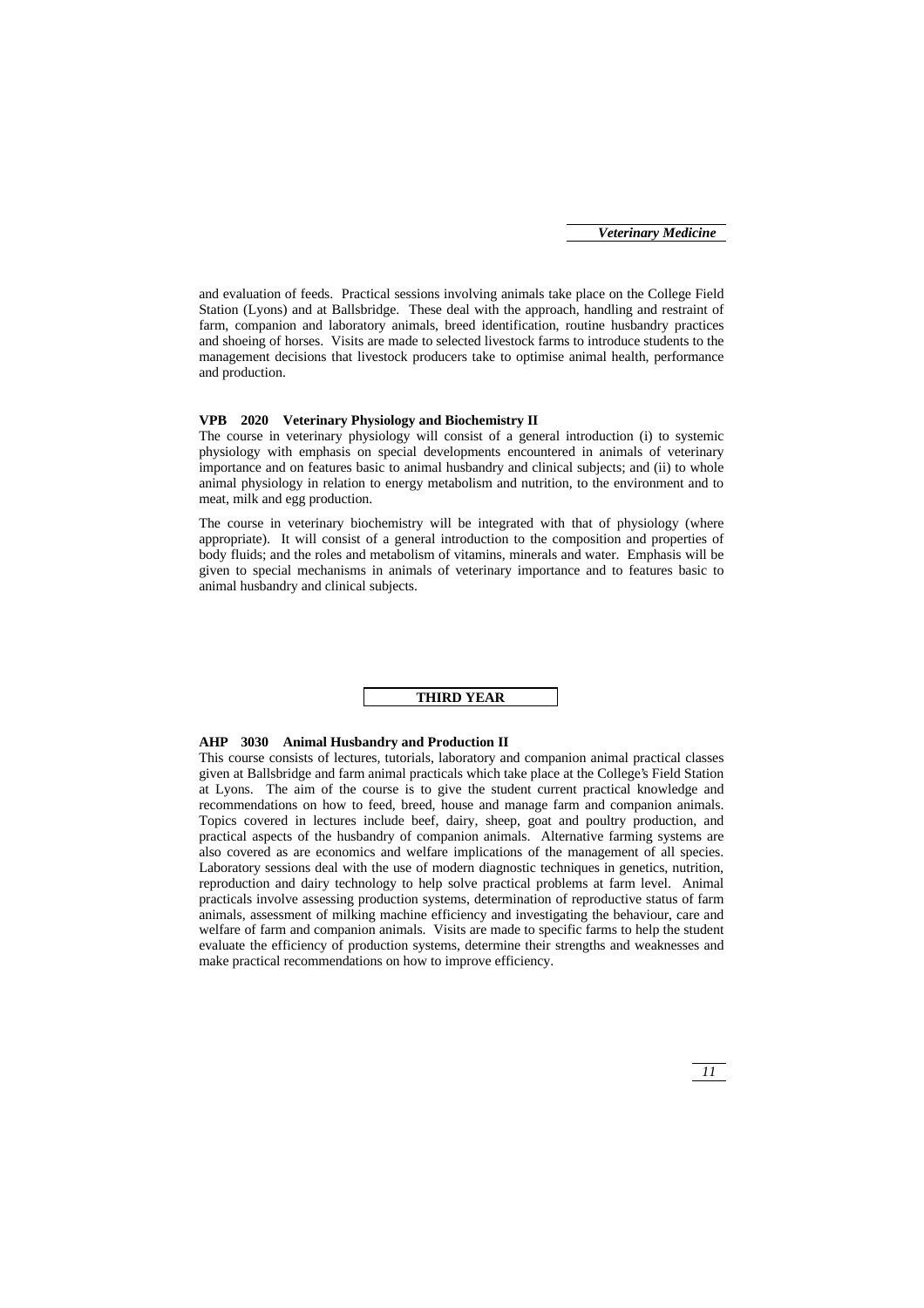#### **VMP 3010 Veterinary Microbiology I**

The course deals with microorganisms pathogenic for animals, the diseases they produce and their public health significance. The course comprises lectures and practical classes extending over two semesters.

The lecture course covers the following topics:

- General principles of veterinary bacteriology, mycology and virology.
- Principles of veterinary immunology.
- Infectious diseases of animals caused by bacteria, including chlamydiae and rickettsiae, mycoplasmas, fungi, viruses and prions.
- For each infectious disease, emphasis is placed on its aetiology, epidemiology, pathogenesis, clinical signs, diagnosis and control.
- Zoonotic diseases.

Students carry out practical procedures relevant to veterinary microbiology:

- *Bacteriology:* microscopy, culture, use of biochemical tests for identification, sterilization and disinfection, antibiotic susceptibility testing.
- *Mycology:* microscopy, culture, identification.
- *Virology:* electron microscopy, tissue culture, egg inoculation.
- *Immunology:* serological tests and their interpretation, vaccines and vaccination.

Applied aspects of veterinary microbiology are dealt with in Fourth Year.

#### **VMP 3020 Veterinary Parasitology I**

The aim of the course is to enable students to acquire an understanding of parasitic diseases of animals and their public health significance. Lectures, seminars and tutorials over two semesters deal with diseases caused by helminths, arthropods and protozoa.

- The epidemiology, together with pathogenesis, economic importance, diagnosis and control of parasitic diseases are presented.
- In practical classes, students carry out routine laboratory diagnostic techniques and learn to recognize parasites of clinical importance.
- In tutorials, small groups of students are encouraged to consider contemporary problems in parasitology and to discuss them in an independent and critical manner.
- Individual students are assigned a project on which they make a presentation to the seminar group.

Applied aspects of veterinary parasitology are dealt with in Fourth Year.

*12*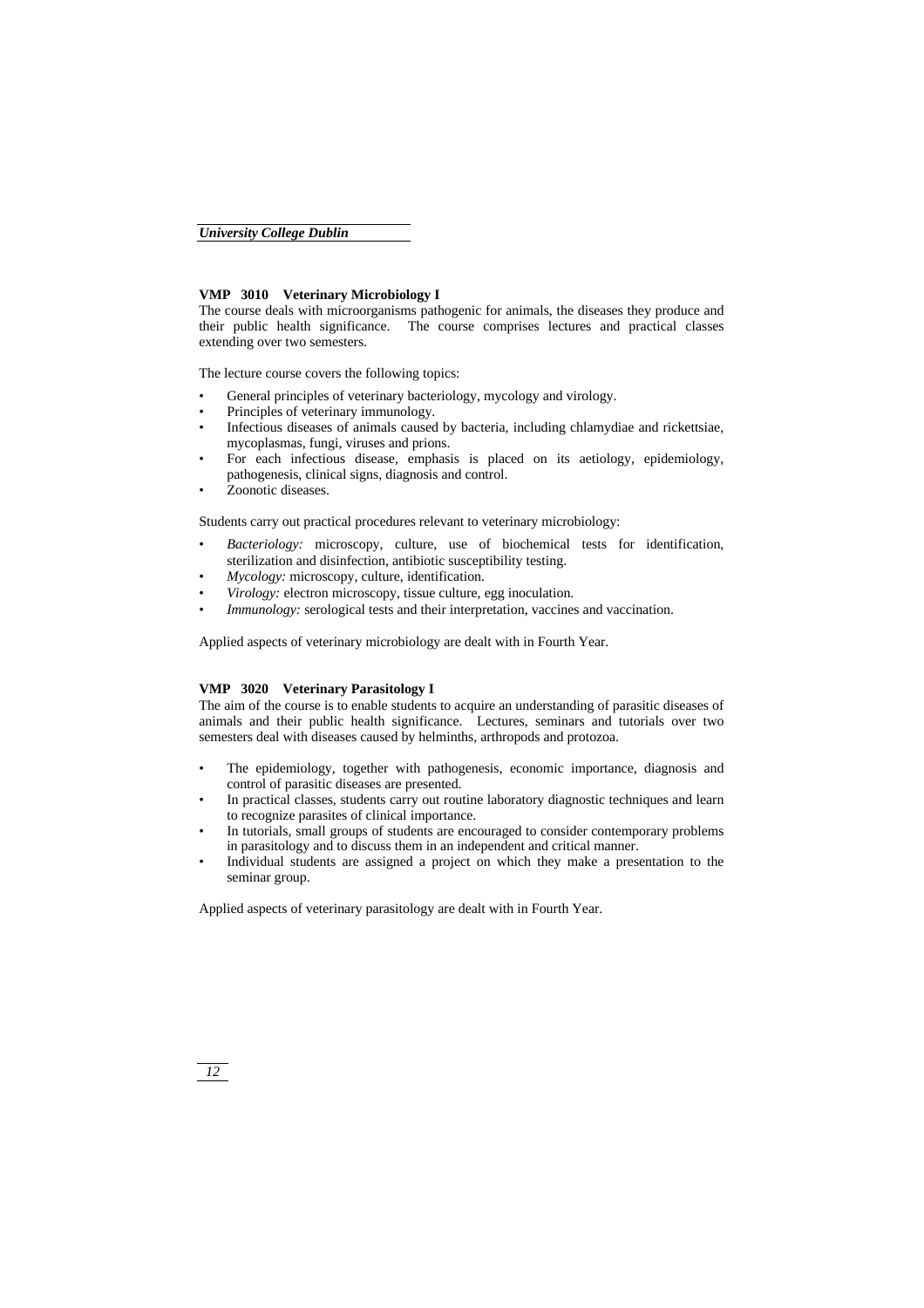#### **VPY 4010 Veterinary Pathology I**

This course extends over two terms and encompasses general pathology in companion and farm animals. Lectures are supplemented by practical classes and demonstrations in gross, microscopic and clinical pathology. The course is designed to give the student a thorough understanding of disease mechanisms.

#### **- Introduction to Clinical Procedures**

The course in clinical methodology consists of practical classes and tutorials in which the students are introduced to selected clinical procedures used in the diagnosis of disease in animals, and in clinical reproduction.

The course is presented jointly by the Department of Small Animal Clinical Studies, the Department of Large Animal Clinical Studies and the Department of Veterinary Surgery.

## **FOURTH YEAR**

#### **VPY 4010 Veterinary Pathology II**

An integrated course in systemic and clinical pathology is given over the three terms of the Fourth Year. Lectures and laboratory practicals are supplemented by tutorials and demonstrations. Morphological and pathophysiological aspects of disease are related to clinical findings. The course is closely co-ordinated with the diagnostic service provided by the Department of Veterinary Pathology.

Practical instruction in laboratory medicine demonstrates clinical laboratory techniques applied to specimens submitted from animal patients. Results are interpreted and discussed.

#### **VMP 0000 Veterinary Microbiology II**

This course deals with the laboratory diagnosis and some applied aspects of the treatment, prevention and control of bacterial, mycotic, viral and prion diseases of domesticated animals.

#### **VMP 0000 Veterinary Parasitology II**

This course deals with the laboratory diagnosis and some applied aspects of the treatment, control and prevention of parasitic diseases in domesticated animals.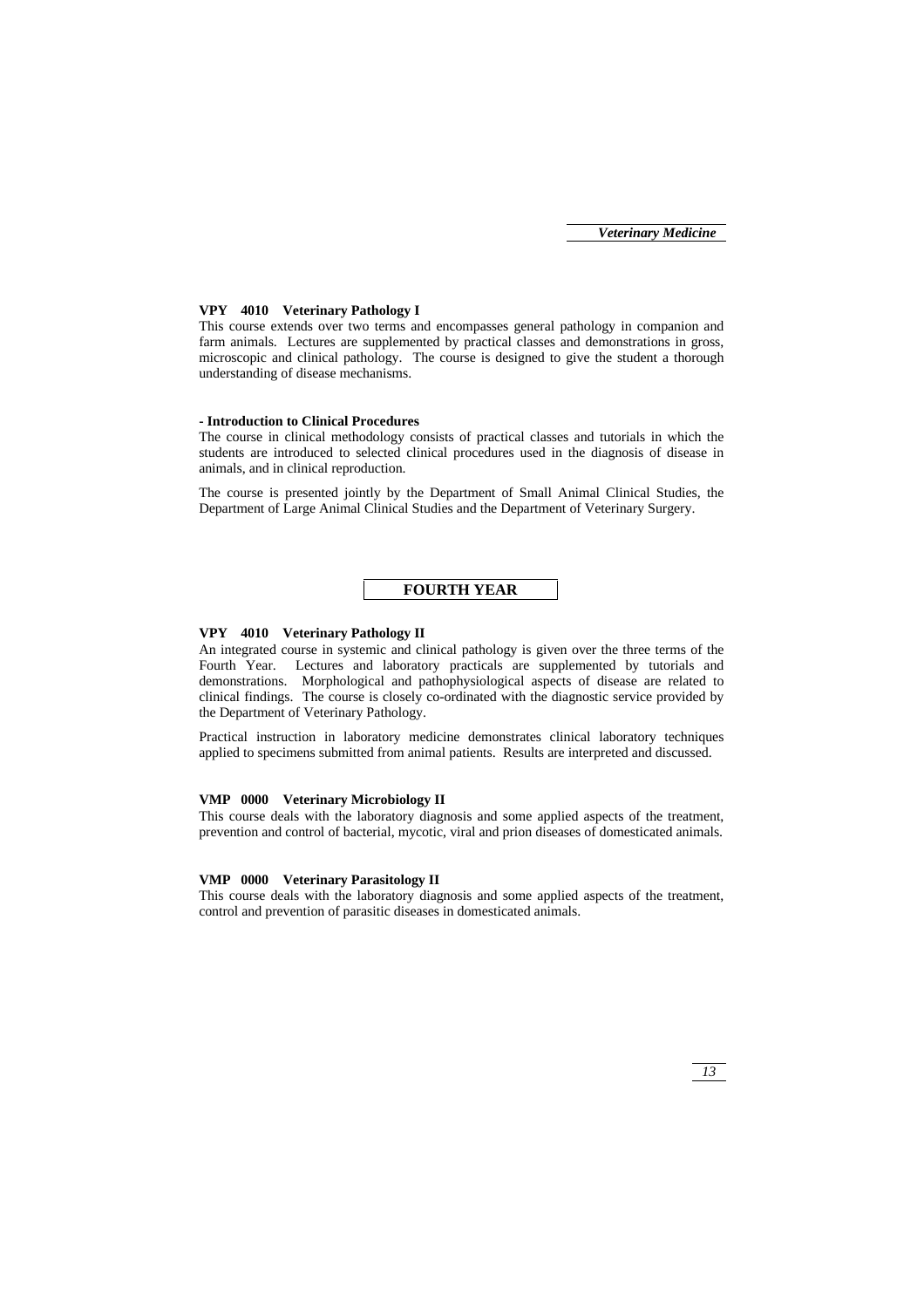## **SACS 4020 Veterinary Pharmacology and Toxicology**

The course is designed to present those aspects of the various drugs sciences of most relevance to veterinary needs. It is presented in the following sequence via lectures, seminars, tutorial demonstrations and practical sessions.

- 1. The basic pharmacology of how drugs act, how their actions are measured, how they reach their sites of action and how they are regulated by law.
- 2. Systematic pharmacology deals with drugs according to the body system or function on which they have their greatest effect.
- 3. Chemotherapeutics describes drugs used in the management of infectious diseases of all types.
- 4. Toxicology addresses the undesirable actions of drugs and other chemicals and describes the treatment of poisoning.

#### **LACS 4030 Large Animal Clinical Studies I**

The course in Large Animal Clinical Studies given in the Fourth Year consists of lectures, tutorials and practical classes on: (i) clinical methodology, (ii) clinical reproduction, (iii) poultry medicine, (iv) food hygiene and safety, (v) veterinary public health, and (vi) epidemiology and population medicine.

Students attend practical clinical sessions in the Veterinary Teaching Hospital. Clinical training is also provided on co-operating farms where disease problems are investigated both as individual cases and as herd or flock problems. Supervised visits are made to premises engaged in the production of foods of animal origin.

#### **SACS 5010 Small Animal Clinical Studies I**

This course consists of lectures and tutorials in medicine of the different body systems with emphasis on pathophysiology, clinical signs of organ dysfunction, diagnostic methods, diagnosis and principles of treatment of diseases of companion animals (dogs, cats, birds and others). Lectures are also given in clinical nutrition, infectious diseases and behaviour.

#### **VSY 5020 Veterinary Surgery I**

Lectures are given in the principles of surgery, introduction to veterinary anaesthesia, introduction to diagnostic imaging and elements of systematic surgery in small and large animals. There are seminars in anaesthesia and radiology and a series of clinical presentations. There is a series of practical classes in aseptic surgical technique.

Clinical instruction is given in the clinic and hospital. In the Fourth and Fifth Year, students are on rota to attend the clinic and hospital at weekends during term.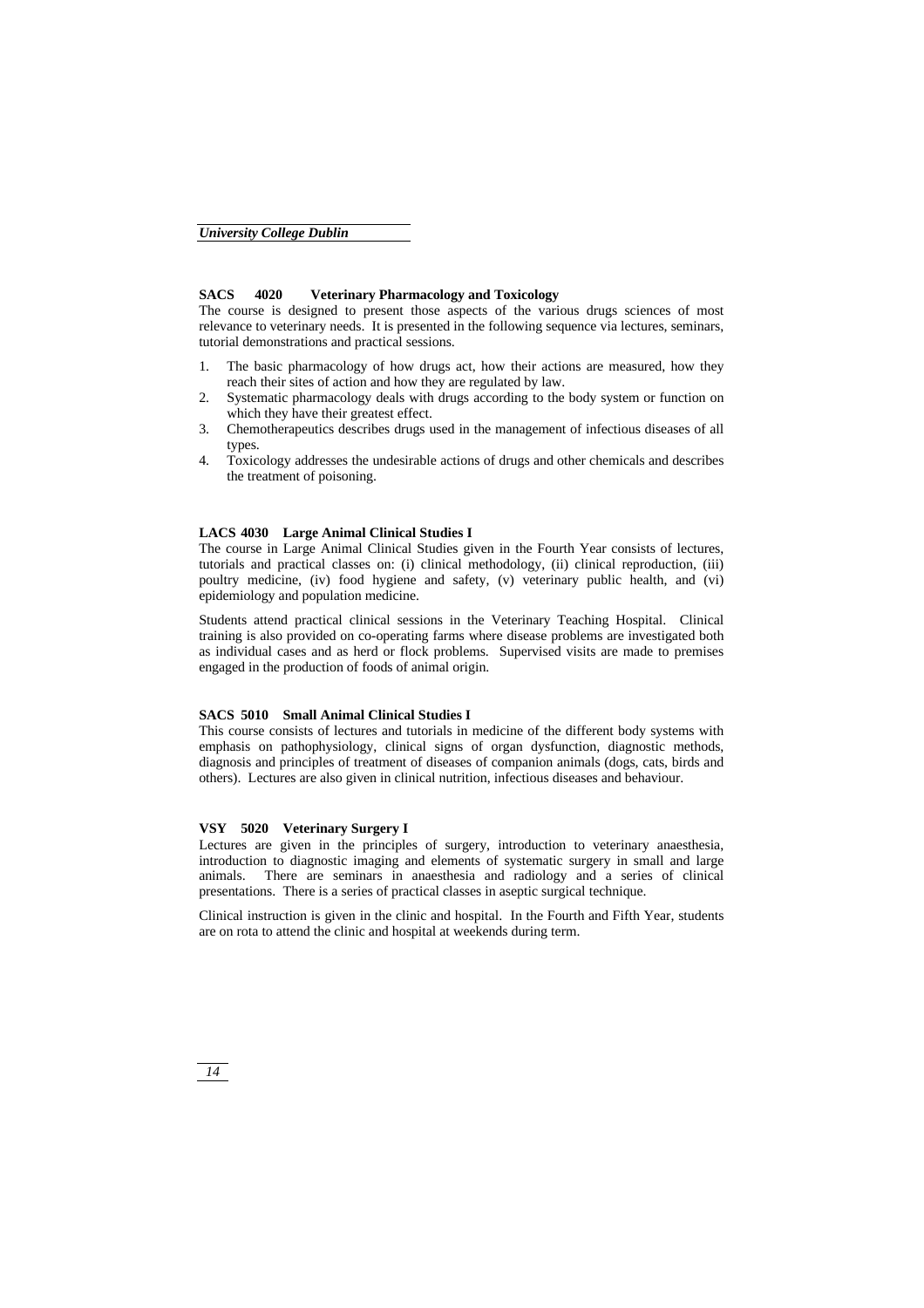## **FIFTH YEAR**

#### **SACS 5010 Small Animal Clinical Studies II**

The lectures in the second year of Small Animal Clinical Studies consist of problem orientated lectures in small animal medicine. In addition, there are lectures in clinical nutrition, oncology, toxicology, geriatric and paediatric medicine. Students are supervised in small groups in the clinic and hospital where they have responsibility for the care and welfare of hospital patients. Students are rostered for out of hours and emergency care during term time.

#### **LACS 5030 Large Animal Clinical Studies II**

Lectures, tutorials and practicals are given on (i) the diagnosis, treatment and prevention of diseases of cattle, sheep, horses, pigs, goats and deer; (ii) clinical reproduction in all species of domestic animals; (iii) herd and flock medicine; (iv) state medicine; (v) jurisprudence and ethics; and (vi) practice management. There are daily clinical sessions which students attend on a rota basis in small groups for instruction in the diagnosis, treatment and prevention of diseases in large animals. Clinical sessions take place in the Veterinary Teaching Hospital as well as on co-operating farms and in a farm animal practice.

## **VSY 5020 Veterinary Surgery II**

The course of lectures covers all the body systems in small and large animals and diagnostic imaging and veterinary anaesthesia. Teaching in case management, aseptic technique and operating room procedure, diagnostic imaging and veterinary anaesthesia is given within the Veterinary Teaching Hospital where students assist on rotation in veterinary anaesthesia, veterinary diagnostic imaging, large animal surgery and small animal surgery. Training is supplemented by seminars and practical classes. Rostered patient care before and after classes and on weekends forms part of the learning experience.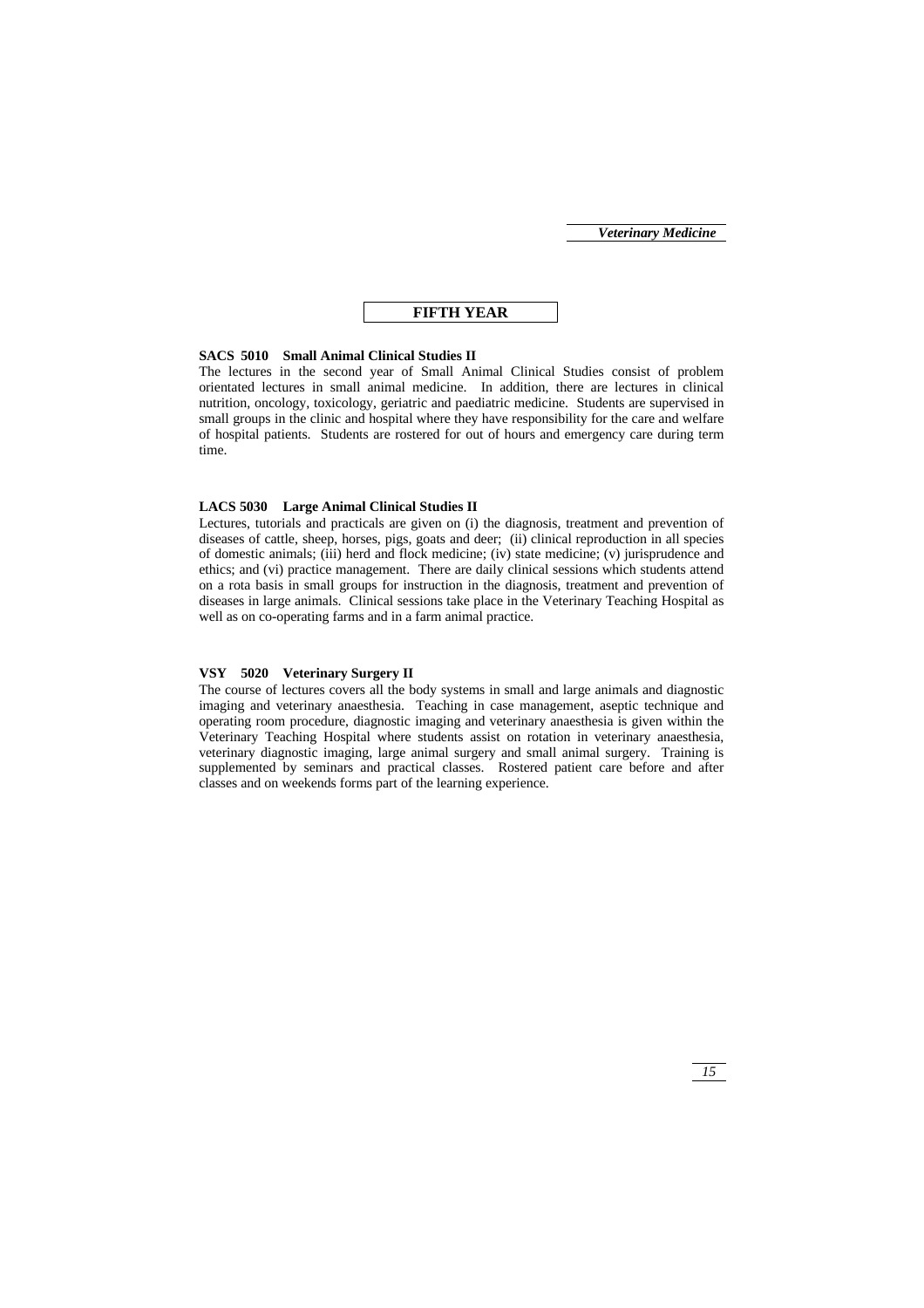## **POSTGRADUATE DEGREES AND DIPLOMA**

**DEGREE OF MASTER OF ANIMAL SCIENCE** 

**DEGREE OF MASTER OF SCIENCE** 

**DEGREE OF MASTER OF VETERINARY MEDICINE** 

**DEGREE OF DOCTOR OF PHILOSOPHY** 

**DEGREE OF MASTER OF EQUINE STUDIES** 

**HIGHER DIPLOMA IN EQUINE STUDIES**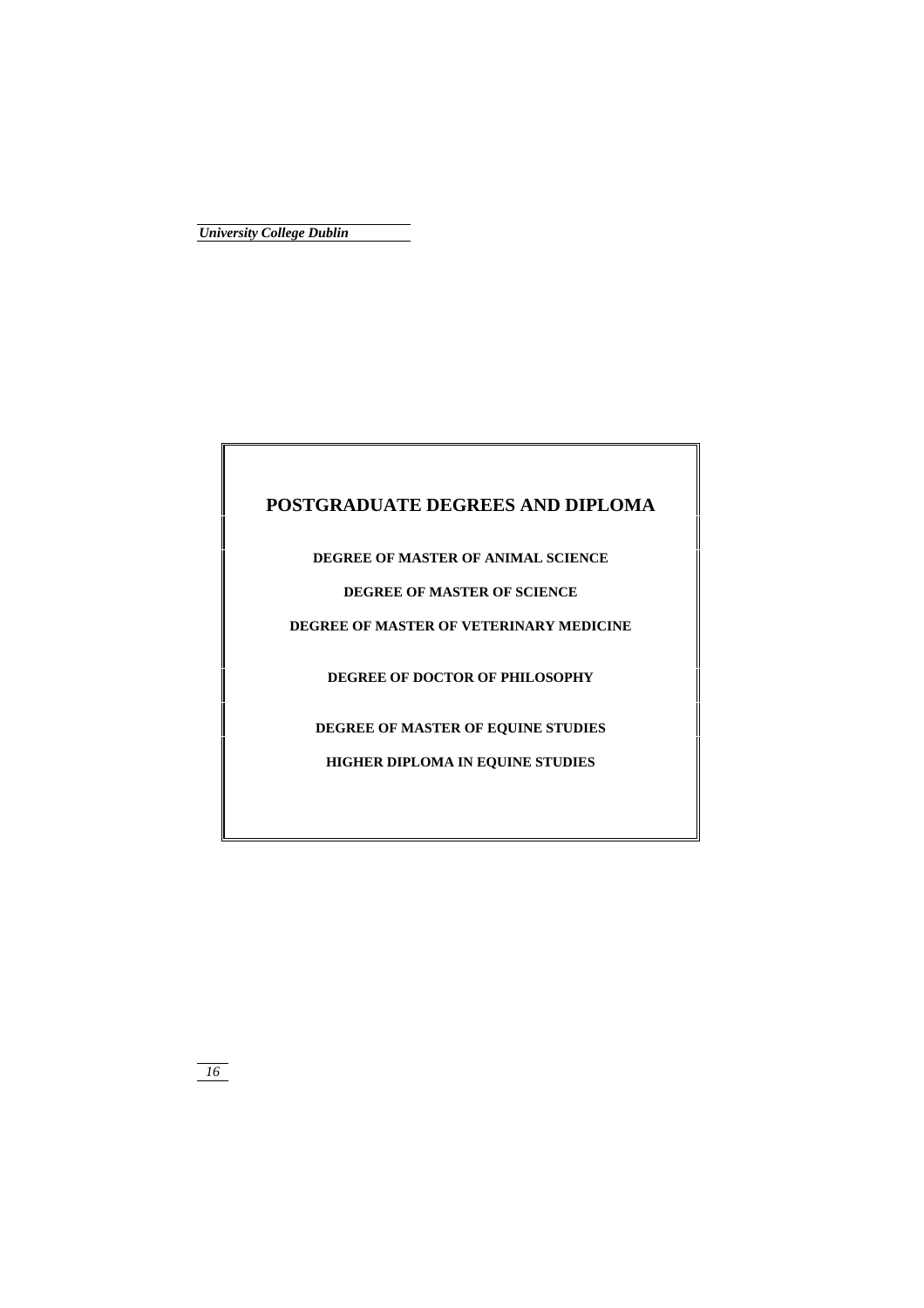#### **POSTGRADUATE STUDY AND RESEARCH**

Candidates for the degrees of MVM, MAnSc, MSc, PhD shall fulfil the University regulations and requirements regarding these degrees.

#### **Application Procedure**

The application of a candidate shall be submitted for approval, through the Dean, to the Faculty of Veterinary Medicine, by the Professor or full-time statutory academic staff member with the approval of the relevant Professor, under whose direction the student is to work.

The application shall be submitted in writing to the Dean and shall be circulated to the Faculty prior to the meeting at which the application is presented for acceptance. The application shall provide information regarding:

- (a) The candidate's academic qualifications and fitness to undertake postgraduate studies;
- (b) The proposed research project and course of study;
- (c) The availability of facilities for the proposed research;
- (d) The name(s) of the supervisor(s).

Candidates from outside Ireland and Great Britain will be required to provide evidence of a satisfactory standard in English.

The names of the proposed extern examiners shall be submitted in writing to the Dean and shall be circulated, in advance, to the Faculty prior to the meeting at which the names are presented.

## **DEGREE OF MASTER OF ANIMAL SCIENCE (MAnSc)**

#### **Admission Requirements**

A candidate for the MAnSc degree, in the Faculty of Veterinary Medicine, would normally be a holder of a primary degree with First or Second Class Honours in a subject of relevance to veterinary medicine and shall present such evidence in this regard as will satisfy the Faculty.

#### **Course Regulations**

Candidates shall carry on research for a minimum period of three terms and shall take such courses as may be prescribed by the Faculty. Nine terms are allowed in which to complete the degree from the date of acceptance. Candidates who have not completed the degree within that period must re-apply to the Faculty. Candidates shall be required to take an oral examination on the subject matter of their thesis unless exempted by the examiners.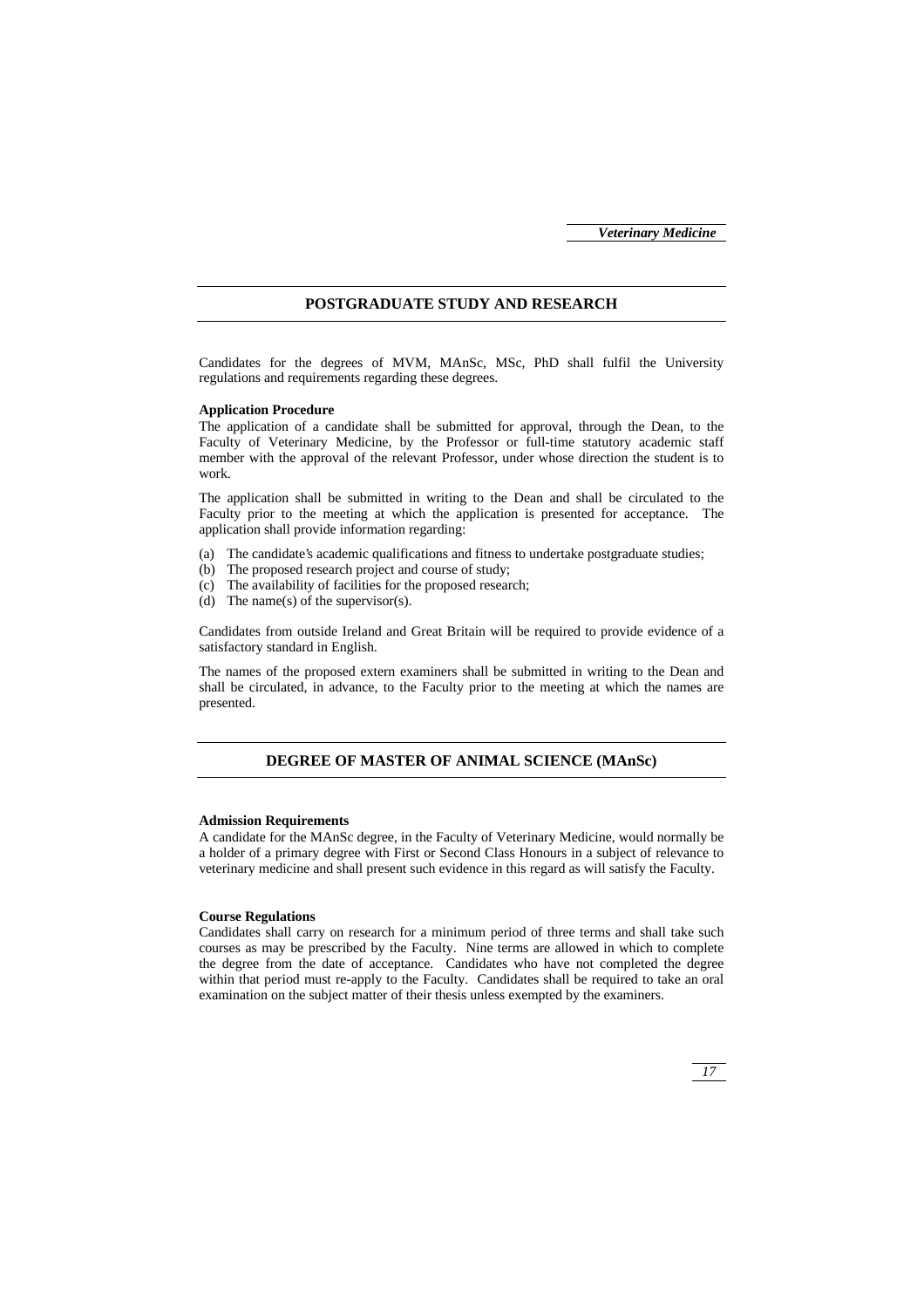#### **DEGREE OF MASTER OF SCIENCE (MSc)**

#### **Admission Requirements**

A candidate for the MSc degree must have at least a Second Class Honours primary degree or equivalent.

#### **Course Regulations**

The degree of Master of Science may be awarded by thesis. Candidates shall carry out research for a minimum period of three terms. Nine terms are allowed in which to complete the degree from the date of acceptance. Candidates may be required to pass an examination on the subject matter of the thesis if the examiners so decide.

#### **DEGREE OF MASTER OF VETERINARY MEDICINE (MVM)**

#### **Admission Requirements**

Holders of a degree in veterinary medicine, registerable with the Veterinary Council, shall be eligible to obtain the Degree of Master of Veterinary Medicine (MVM). The Faculty may, at its discretion, recommend that the holder of a degree in Veterinary Medicine, not registerable with the Veterinary Council, be deemed eligible to obtain the Degree of MVM.

#### **Course Regulations**

Candidates for the MVM degree shall carry on research for a minimum period of three terms. Nine terms are allowed in which to complete the degree from the date of acceptance. Candidates who have not completed the degree within that period must re-apply to the Faculty. Candidates shall be required to take an oral examination on the subject matter of their thesis unless exempted by the examiners.